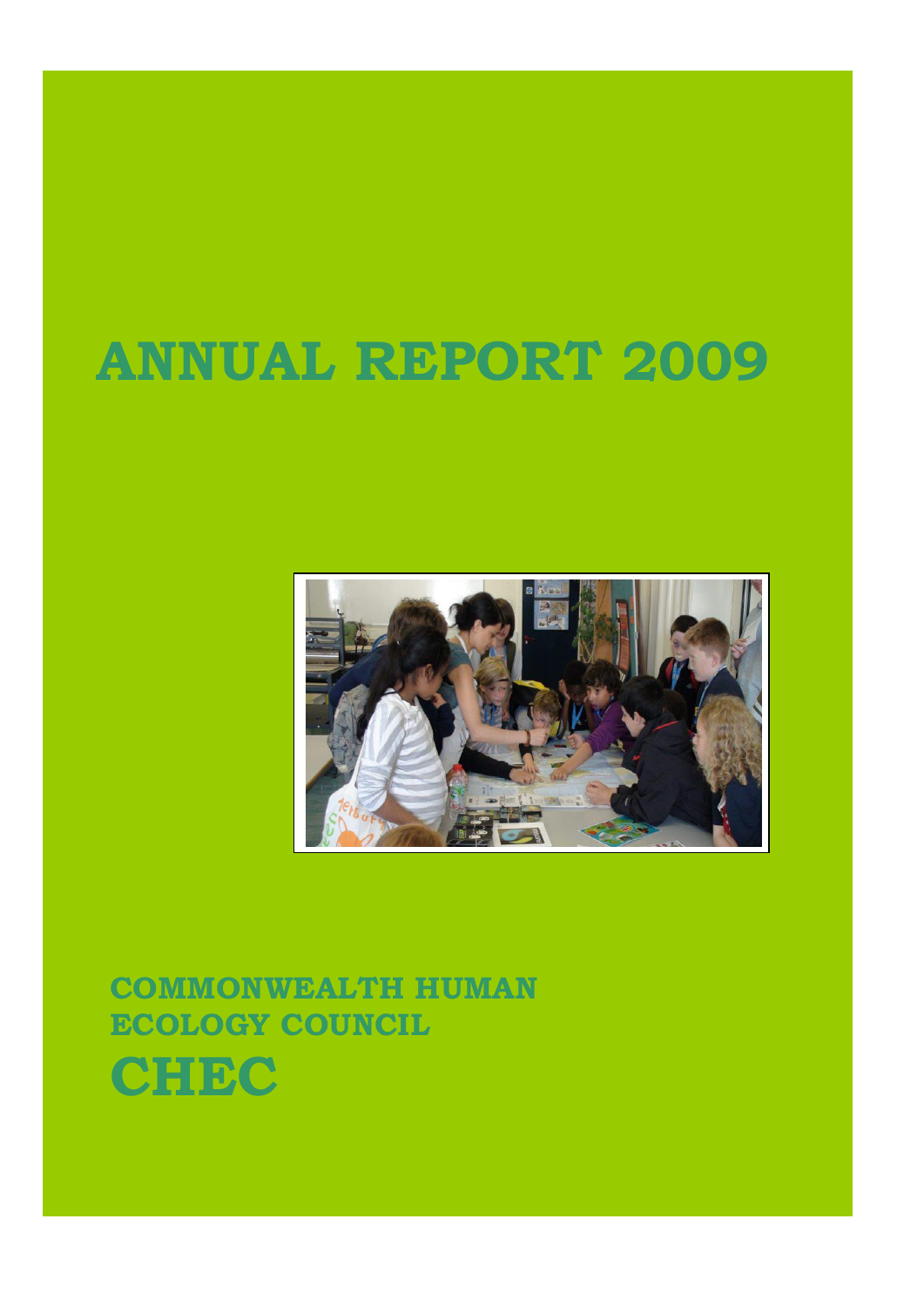## **Annual Report 2009**

Commonwealth Human Ecology Council (CHEC) International Headquarters Church House Newton Road London W2 5LS United Kingdom

Tel: +44 (0)20 7792 5934 Fax: +44 (0)20 7792 5948 e-mail: chec@btopenworld.com Website: www.checinternational.org

Registered Charity No. 272018

° NGO in Special Consultative Status with the UN Economic and Social Council (ECOSOC) ° Member, IUCN Commission for Education and Communication ° Accredited to the Commonwealth Secretariat

Edited by: Eva Ekehorn Ian Douglas

Front cover picture: Children participating in the SAUCE project, London Metropolitan University © Dr. Nicholas Watts

# **CONTENTS**

| 1. Report of the Chairman                                      | 2  |
|----------------------------------------------------------------|----|
| 2. Report of the Chairman of the<br><b>Executive Committee</b> | 3  |
| 3. Special tribute to CHEC's<br>Founder                        | 3  |
| 4. CHEC Projects                                               | 4  |
| 5. International Conference on<br>Human Ecology                | 8  |
| 6. ComHabitat                                                  | 9  |
| 7. Publications                                                | 10 |
| 8. News from CHEC Chapters                                     | 10 |
| 9. CHEC Members                                                | 11 |
| 10. CHEC Headquarters                                          | 12 |
| 11. Governance                                                 | 12 |
| 12. CHEC Chapter Contacts                                      | 13 |
| 13. Profit & Loss                                              | 14 |
|                                                                |    |



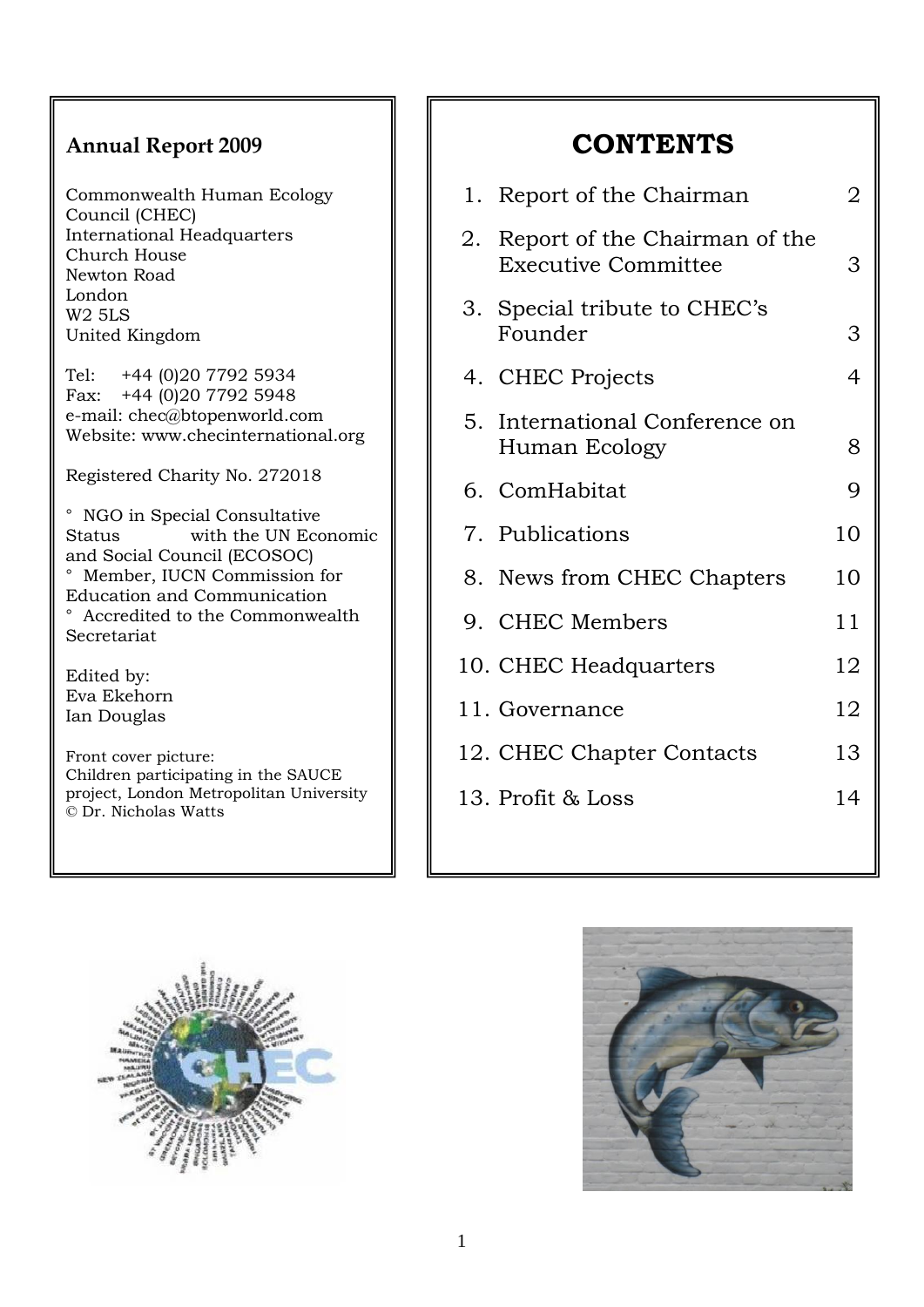## **1. REPORT OF THE CHAIRMAN.** *Caryll Stephen*

## **Overview**

2009 has been a busy one for CHEC and it has continued to strengthen its role in many areas of development. All of CHEC"s work is, of course, dependent on its global membership and supporters and to its hard-working office staff, volunteers, Executive Committee and Governing Board members. CHEC continues to owe an enormous debt to all and to the professional and socially-minded volunteers in both Britain and the Commonwealth for their dedication and advice.

## **Fisheries**

Industrial over-fishing and the resultant crisis of depletion globally is now being recognized and CHEC"s main focus during the year has been its role in the Commonwealth Fisheries Programme (CFP) undertaken in partnership with the Commonwealth Foundation and the Commonwealth Policy Studies Unit (CPSU) with funding from the UK and Australian governments.

 CHEC"s work has been led by long standing Board member, Dr. Nicholas Watts. More information can be found further on in this report.

## **International Conference on Human Ecology**

In partnership with the Society for Human Ecology, the German Society for Human Ecology and the School of Environment and Development, University of Manchester, CHEC held a highly successful conference at Manchester University in June/July 2009.

With over 200 participants from over 30 countries, the Conference set out to examine the status of and current challenges facing human ecology around the world.

 More details of this outstanding event can be found below.

## **Commonwealth Heads of Government (CHOGM)**

2009 also brought with it the biennial Commonwealth Heads of Government Meeting (CHOGM) held in Trinidad & Tobago. In its wings was the regular Commonwealth People"s Forum organised by the Commonwealth Foundation. CHEC International was represented at these events by Prof. Eleanor Morris, Chair of the Executive Committee, Dr. Nicholas Watts,



Fisheries Programme coordinator, Mark Robinson, Governing Board member, Dr. Donnell Davis, CHEC Australia, and Richard O"Donnell, CHEC"s Communications and Research Officer.

 The Commonwealth People"s Forum debated many topics and the CHEC representatives participated in a number of them including Commonwealth Fisheries, Biodiversity and Forestry, and Human Settlements and Sustainable Urbanisation.

 At CHOGM, Nicholas Watts, Mark Robinson and Richard O"Donnell represented CHEC at the Civil Society Meeting with Foreign Ministers, at which Nicholas Watts made a presentation.

## **Gender Mainstreaming in Integrated Water Resources Management**

CHEC supported successful workshops in Uganda and Tanzania during the year with the aim of equipping the participants with knowledge and skills required to design and conduct practical training courses in mainstreaming gender into integrated water resources management. CHEC has plans to follow up these initial workshops with further activities in 2010. CHEC thanks the Commonwealth Foundation for funding this activity.

## **Governance**

During the year a number of changes occurred to the Governing Board and CHEC wishes to extend its particular thanks to Prof. Ian Douglas who retired as the Board"s Chairman in November 2009. It is, however, delighted that Ian has remained on the Board to assist me as his successor.

 CHEC is also delighted that Hon. Levi Oguike, Chair of CHEC Nigeria, agreed in June to become CHEC"s Honorary President and was duly elected at CHEC"s AGM in November.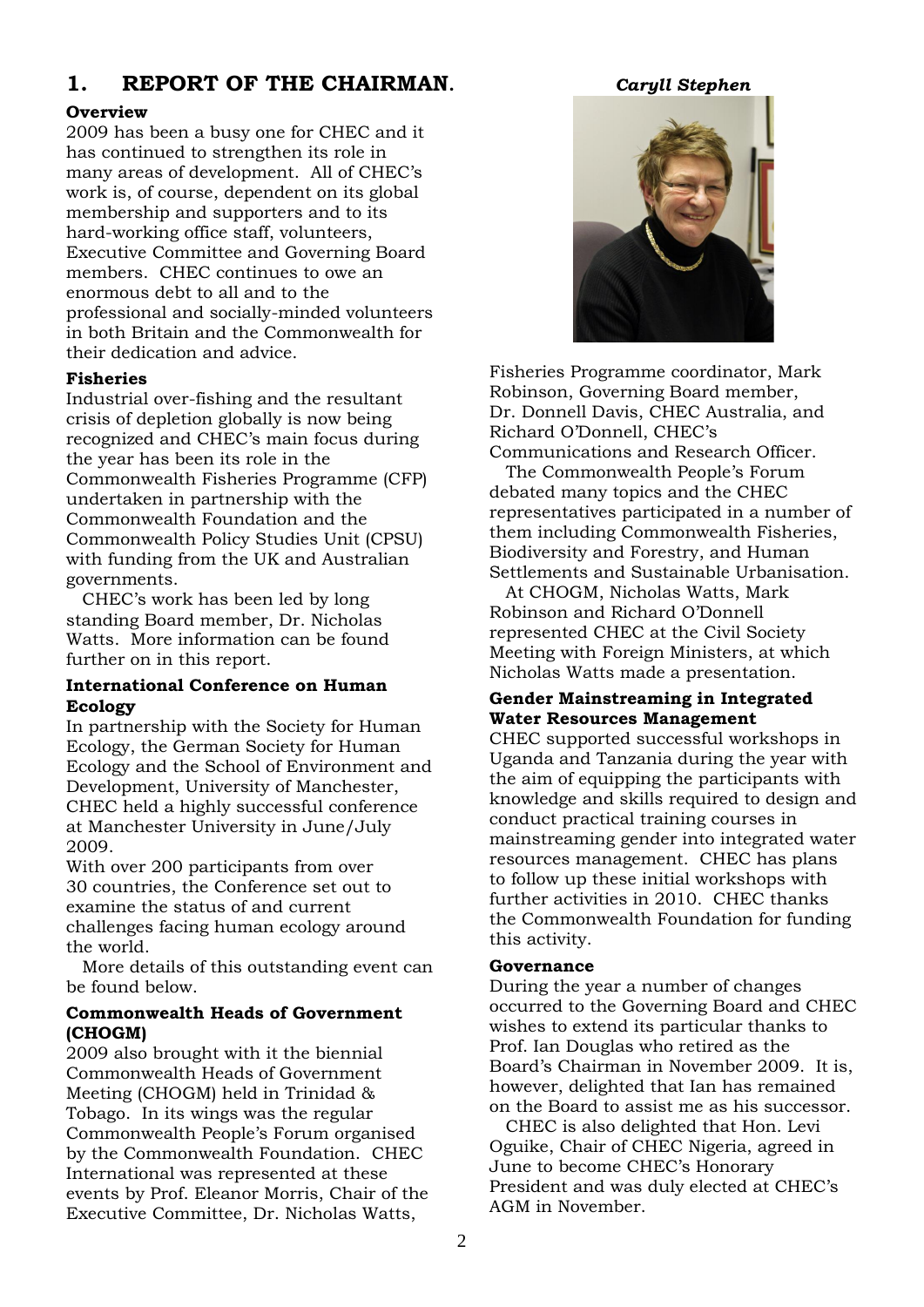## **The Future**

Turning to 2010, CHEC is looking to participate in a number of new projects and, in addition to ongoing work, with CHEC being represented in Brazil at the World Urban Forum 5 in March 2010 by its longstanding member, Flavio Malta.

CHEC will also be participating and running a workshop at the 18th Commonwealth Forestry Conference in Edinburgh, June 2010.

 With this and other work ahead of us, we look forward to an exciting 2010.

## **2. REPORT OF THE CHAIRMAN OF THE EXECUTIVE COMMITTEE** *Eleanor Morris*

In addition to the above activities, CHEC pursued its activities with the United Nations in relation to the official sessions of the UN-Habitat Governing Council which alternate with the World Urban Forums. Both meetings provide a forum for professional partners and Habitat activists to promote to government decision-makers strategies for the progressive implementation of the Human Settlements programme of the United Nations (see ComHabitat below).

Two important publications were produced. The first book on the Fisheries Project *From Hook to Plate: the State of Marine Fisheries. A Commonwealth Perspective*, edited by Richard Bourne (CPSU) and Mark Collins (Director of the Commonwealth Foundation) contains an opening chapter by Nicholas Watts:

"Establishing the Context for Enhanced Commonwealth Support of Small Fisheries" which is the forerunner of many reports on the outcomes of the Fisheries Project.

The second publication, *Human Ecology No 21/22* reviewed the work of previous Pre-CHOGM Conferences at Abuja, Nigeria, 2003, Malta, 2005 and Uganda, 2007, and gave a taste of the papers to come from the Manchester Human Ecology Conference. The 2009 interns who helped to produce the journal showed the same dedication and professionalism as their many predecessors.

During the year the Executive Committee continued to work to improve CHEC"s Governance, Membership, Risk Management and Financial Procedures. All members of the Committee are thanked for their dedication and hard work.

## **3. SPECIAL TRIBUTE TO CHEC'S FOUNDER**



*Rt Hon Jim Bolger, Dr Zena Daysh and Prof. Roy Crawford*

Zena Daysh was presented with the honorary doctorate of the University of Waikato, New Zealand in March 2009 at the Royal Commonwealth Society in London, by the university's Chancellor and former Prime Minister of New Zealand, the Rt Hon Jim Bolger, in the presence of the

Vice-Chancellor, Professor Roy Crawford. Prof Crawford says Waikato University has established itself as a university at the forefront of sustainability, and it is fitting that it acknowledges the hard work of Dr Daysh (now in her mid-90s) over many years. "She is the real story of sustainability."

 Waikato University's Director of Development, Christine Brabender, says those gathered for the event were impressed with Dr Daysh's work, her spirit and her ongoing enthusiasm for sustainability.

 "Waikato alumni, Kea UK<sup>1</sup> members and supporters of Dr Daysh were awed by her lifetime commitment that continues even today to create a better world. They were also impressed with the university's work on sustainability issues such as our

1

 $<sup>1</sup>$  Kea is New Zealand's global network:</sup>

http://www.keanewzealand.com/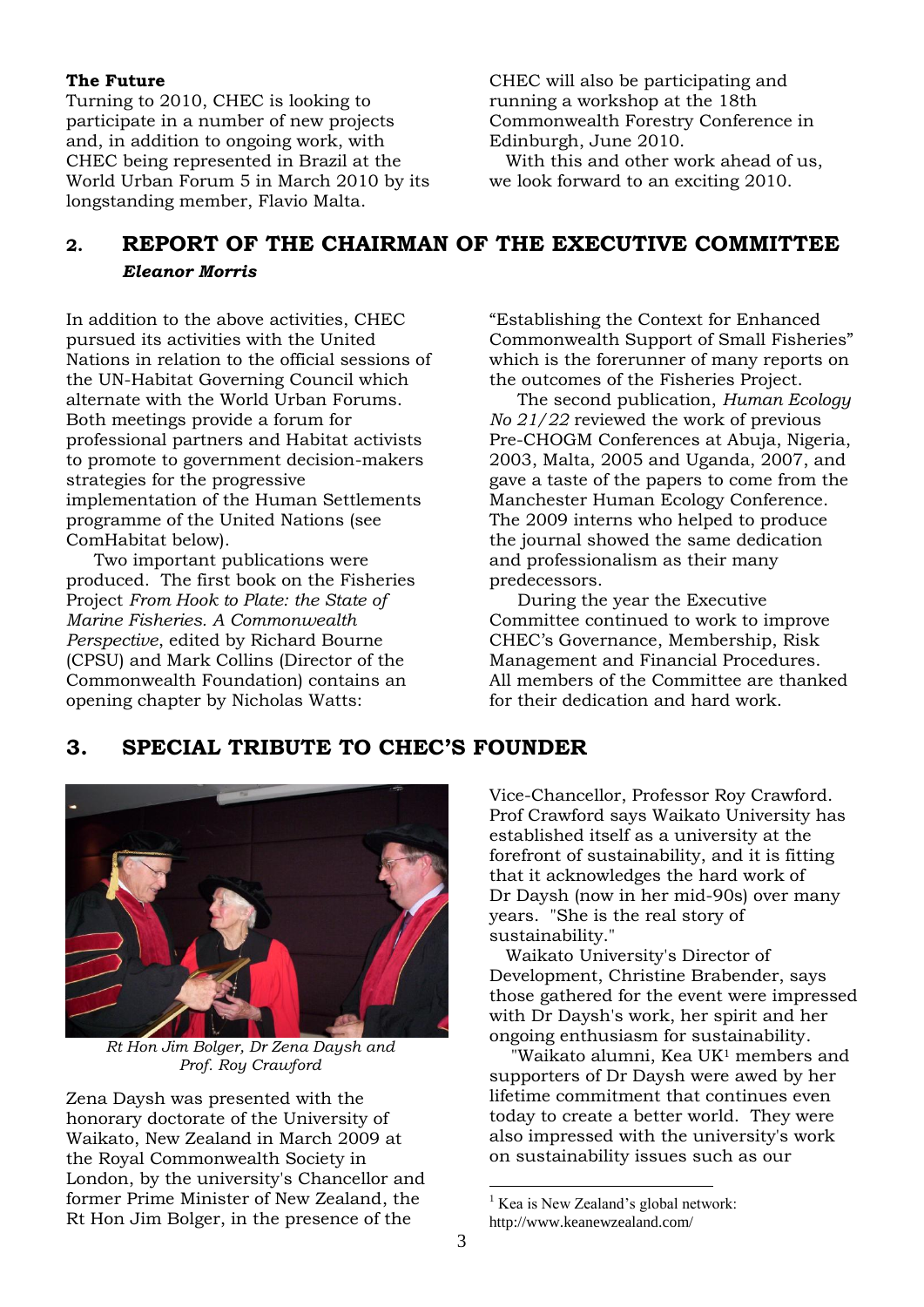contracts to help free lakes from algae blooms, and the links our economists have with Stanford University and the Chinese Academy of Sciences on poverty mapping

and environmental policy development. In all these ways, Waikato is trying to extend the work Dr Daysh began decades ago."

## **4. CHEC PROJECTS**

## **4.1 FISHERIES IN THE COMMONWEALTH**

## **Sustainable Small-Scale Fisheries and Livelihoods in Fisherfolk Communities in the Developing World.**

In the summer of 2008, CHEC commenced work on the Commonwealth Fisheries Programme (CFP). This is an international programme aimed at ensuring sustainability of inshore fisheries and improving the livelihoods of coastal communities in developing countries. It is a two-year programme managed by a consortium of Commonwealth organisations: The Commonwealth Human Ecology Council (CHEC), the Commonwealth Foundation and the Commonwealth Policy Studies Unit (CPSU) formed a partnership which is funded by DFID and AusAID.

 CHEC"s role in the project is to work with key stakeholders, particularly the fisherfolk and their communities, to understand the pattern of changes in coastal fisheries, and to develop with them an approach to secure enhanced sustainability of the fishery and improved livelihoods for the fisherfolk.

 During 2009 the central research and advocacy that began with the first case study visit in Belize in 2008 continued. The Project Coordinator's visit to Fiji was completed in mid-January 2009, eliciting an encouraging picture of bottom-up governance of local marine managed areas that has already taken root across the Pacific. Unfortunately, though, the Fiji interim government reneged on its promise to hold democratic elections in March 2009, so an alternative focus for Pacific fieldwork had to be sought.

 Scoping visits to Sierra Leone (April 2009) and South Africa (September 2009) followed, and in both countries CHEC met with large groups of fisherfolk and their representatives: three meetings in Sierra Leone with representatives of fisher communities in Goderich, Tombo and Sherbro Island/Bonthe, with representatives of over one hundred communities at the latter meeting,

from women fishmongers and fish smokers, river fishers and marine/coastal fishers. In South Africa, CHEC participated in a meeting with representatives of over forty fisher communities. In both countries, interviews were also held with key policy actors. The 'key issues' reports of these visits are available on the CFP website [www.commonwealthfisheries.org.](http://www.commonwealthfisheries.org/)



 South Africa was added to the list of countries at the suggestion of Professor John Beddington, Chief Scientific Adviser to the UK Government. Overall, the work on case studies supports the increasingly widely held view that there is no silver bullet, one-size-fits-all solution to the problems of small-scale fisher communities. However, it also supports the need for a process of engagement that fosters bottomup policy that engages the local community and ensures it "owns" the management process and the resources. The importance of differences in marine and coastal ecosystems, in local economic and social contexts, cultural traditions and customary use of marine resources underlines the need for an integrated understanding of social cohesion issues as well as the technical aspects of ecological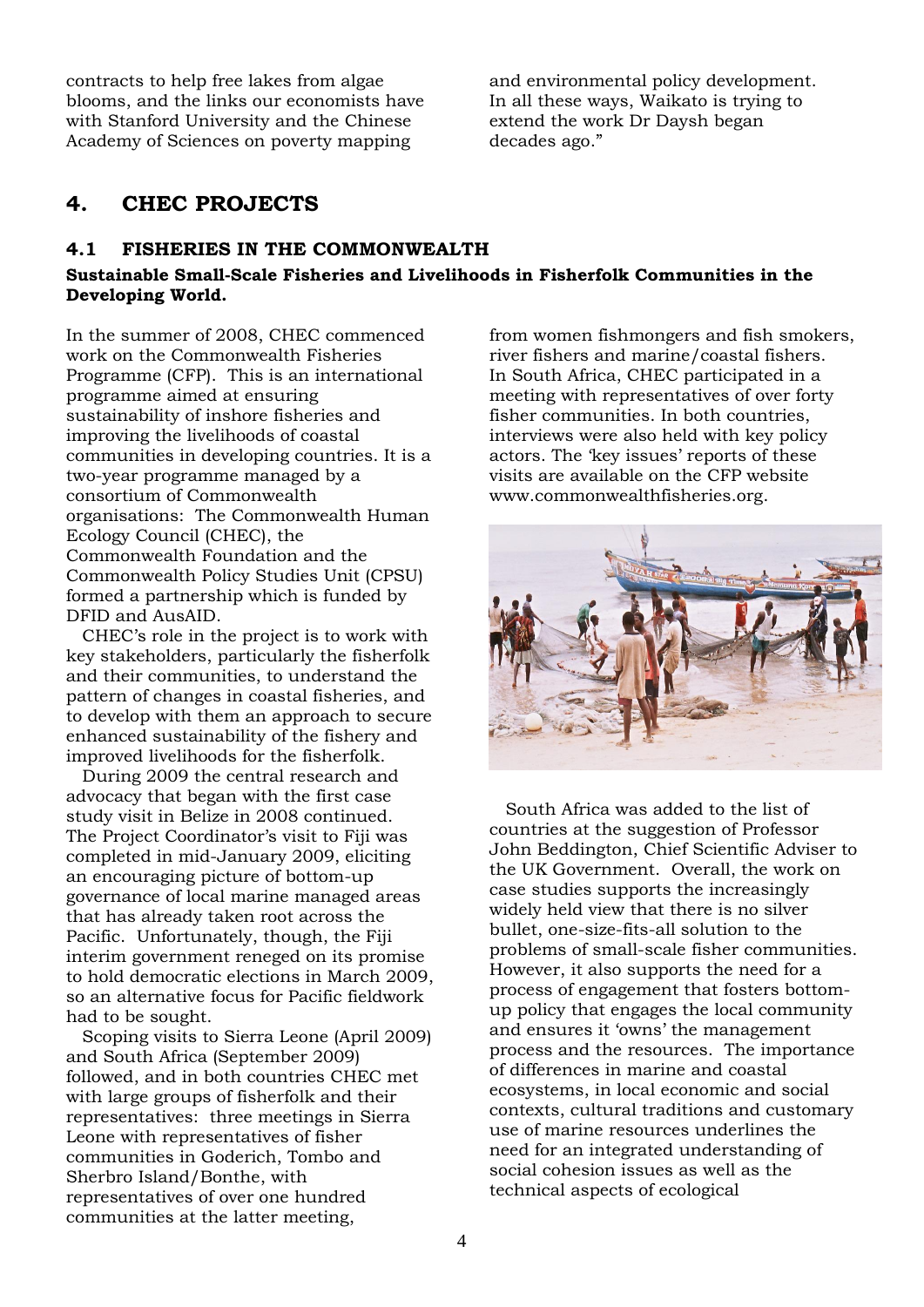sustainability of fisheries. This emphasises the need for a human ecological approach.

 Dissemination activities over the year included the production of the book *From Hook to Plate: The State of Marine fisheries. A Commonwealth Perspective,* edited by Richard Bourne and Mark Collins, with an introductory chapter by Nicholas Watts and Richard Bourne "Establishing the Context for Enhanced Commonwealth Support of Small Fisheries". Nicholas Watts was one of the keynote speakers at the book launch at Marlborough House on 29 September 2009. The CHEC delegation to CHOGM also participated in the Commonwealth People's Forum and the People's Space as well as at a meeting at the University of the West Indies St Augustine Campus, at each of which Nicholas Watts gave presentations on the work of the CFP, as well as sharing with Zuzanka Kutena from the Civil Society Advisory Committee, the presentation by Civil Society Organisations to the Commonwealth Foreign Ministers at CHOGM. CHEC also organised a field visit for participants at the People"s Forum Fisheries Workshop to fisher communities and cooperatives in Trinidad.

#### **Research**

The approach is compatible with that of Elinor Ostrom (Nobel Prize for Economics 2009), though of course modest by comparison. She argues on the basis of a lifetime of researching common pool resource problems, including fisheries, that each such problem is unique and that there are no panaceas, no silver bullets. Therefore, we have attempted to derive a narrative for each fisherfolk community we studied, based on focus groups with fisherfolk and with key stakeholders. The focus groups are designed to explore, from the fisherfolk perspective (the "fish-eye view" from the bottom-up and wide-angle), developments in the small-scale fishery, whether subsistence or artisanal.

#### **Illegal Fishing**

One key theme is the fishers" perception of the health of the fishery and its supporting ecosystem, including their willingness to contemplate rights-based co-management of a sustainable fishery, usually requiring a reduction in fishing effort, control of illegal, unreported and unregulated (IUU) fishing, both by industrial vessels encroaching on

fishing grounds traditionally the preserve of local fishing communities, but also of poaching by neighbouring small-scale fishers, and from within the fishing communities themselves. Fishers frequently confess to illegal practices in the focus group discussions and in the wider community meetings. This is usually attributed to the lack of alternative sources of livelihood, hunger and poverty.

 The tales are frequently poignant. National governments may sell industrial fishing quotas unaware of the threat to social cohesion in local fisherfolk communities from distant water nations" fleets fishing legally (let alone illegally) to the detriment of small-scale fishers. In the CHEC fisheries excursion to Claxton Bay, Trinidad at CHOGM, we visited a Trinidadian fishing community that sells 75,000 tonnes of mullet every year to Venezuela. The Trinidad and Tobago government is building a steel smelter in the adjacent mangroves, which is predicted to destroy the fishery. According to the Minister, the fishers pay no taxes. So they have no voice.

#### **Advocacy**

The most clearly articulated aim of the advocacy part of the Commonwealth Fisheries Programme was to raise the profile of fisheries among Commonwealth Heads at CHOGM in Trinidad and Tobago last November, where CHEC made three local presentations. CHEC also spent time lobbying government delegations from Antigua, Belize, St Lucia and Sierra Leone in particular.

 The CHOGM communiqué, to our delight, contained in paragraph 80 under Food Security, a reference to the need for 'urgent action" by the Commonwealth in the field of fisheries, both the need to combat illegal fishing and to support fisheries in small and vulnerable states. We can hope that the efforts of the Commonwealth Fisheries Programme, and CHEC"s part in it, played a role.

#### **Conclusion**

These few examples indicate the benefits of a human ecological approach that includes multi-level analysis of fisheries governance, recognizes the importance of understanding the complex interplay of cultural and social traditions, economic realities and the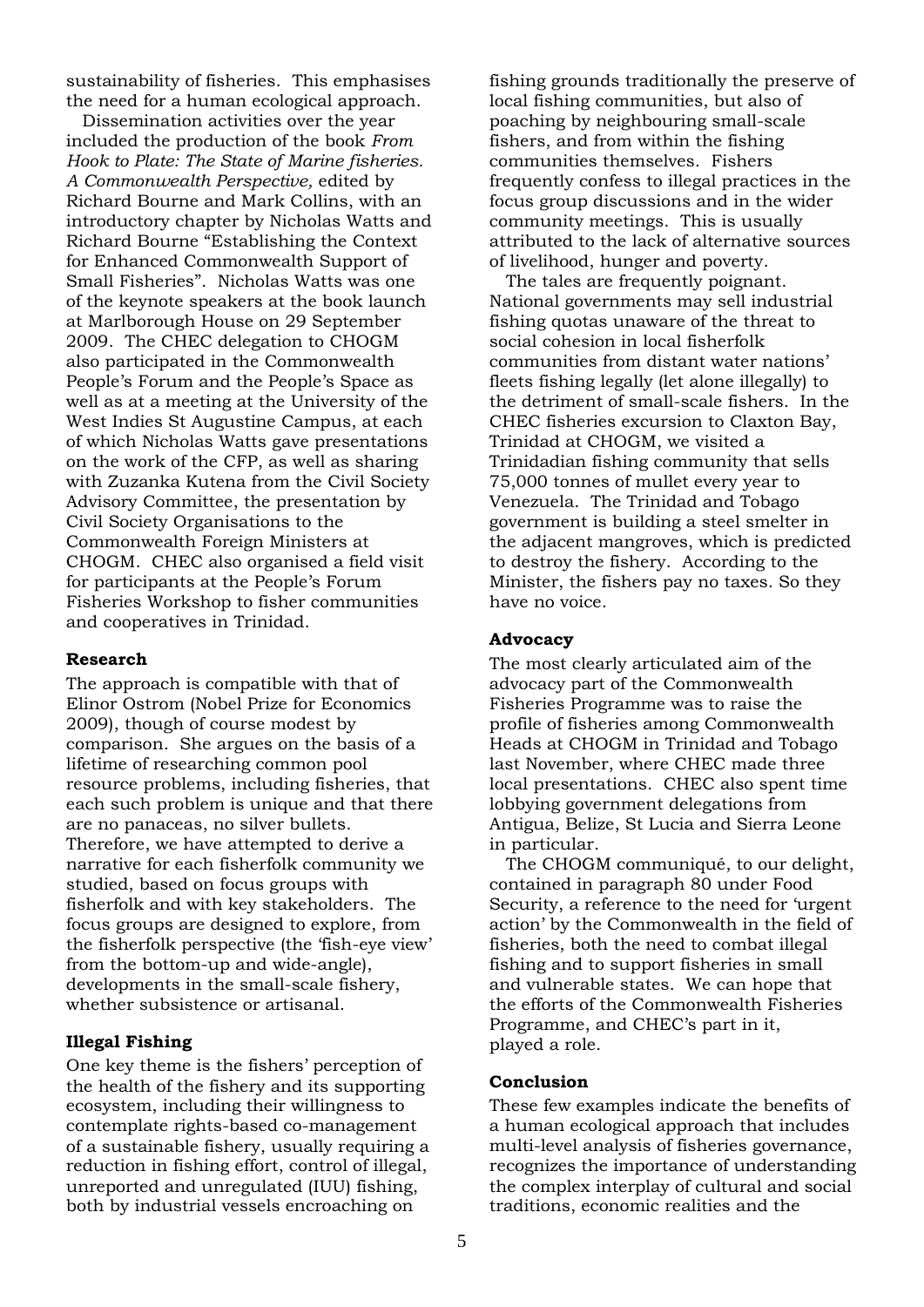physical environment itself. Elinor Ostrom"s approach, which sets up an analytical framework and, in effect, encourages all researchers to help fill in the gaps in a patchwork fashion, is perfectly suited to the range of diverse challenges facing Commonwealth fisheries policy.

 The research side of the project has produced valuable insights into the dilemmas faced by fishers and their governments, the latter encouraged by donors to join the global supply chain and exploit their fisheries resources sustainably, but preferably at the industrial or semi-industrial scale, but all too often unaware of the social and economic contribution of small-scale fishers.

 On the advocacy side, the initial awareness raising has begun, but it is a long road from a CHOGM statement to implementation of a sustainable fisheries policy throughout the Commonwealth.

## **4.2 GENDER MAINSTREAMING IN INTEGRATED WATER RESOURCE MANAGEMENT – Lake Victoria Basin, Africa**

A most welcome activity grant from the Commonwealth Foundation made it possible for CHEC to collaborate with the Community-Based Impact Assessment Network for Eastern Africa (CIANEA) - Uganda in setting up "Training of Trainers Workshops" on "Gender Mainstreaming in Water Resources Management" during 2009. CIANEA focuses on the Lake Victoria regions of Kenya, Tanzania, Uganda, Ethiopia, Sudan, Rwanda and Burundi and aims to help trainers in raising awareness of environmental problems and to assess the impact of small activities in their communities. Ably led by Patricia Kabatabazi, CIANEA organised two workshops, one held at the St. John"s Guest House, Bugolobi, Kampala, Uganda on 16th to 18th July 2009 and the second at the Midland Hotel Mwanza, Tanzania on 9th to 11th December 2009. The workshops aimed to equip participants with knowledge and skills required to design and conduct practical courses in mainstreaming gender into integrated water resource management.

 The Uganda workshop trained twenty participants representing locally registered non-governmental organisations working on water and natural resources management issues in different parts of Uganda. The participants were mainly staff responsible for project design and management in their respective organisations. Each participant described their responsibilities during the introductory and getting-to-know-eachother session.

 The Tanzania workshops attracted sixteen people from diverse civil society organisations and government agencies directly involved in water resource

management. The participants were from the Mwanza, Mara and Kagera regions bordering Lake Victoria. The workshop coordinator, Proscovia Mujumba, represented the Ministry of Education and Vocational Training. Specifically the training was meant to equip the committed participants with the knowledge and skills required to mainstream gender into integrated water resource management so that they can promote further training in their national and local levels.



*Workshop Training for Trainers*

## **Conclusions**

The evaluation by Dr. Asenath Omwega from Kenya and UN-HABITAT noted that "On the whole the course was relevant and very much needed by such frontline organisations whose work has direct impact on the lives of people. This is especially so for a basic resource such as water which is central in the lives of women and yet they are often excluded from its management and access as expressed through the practical experiences of the participants." The conclusion of the Tanzanian co-

ordinator"s report notes that CIANEA is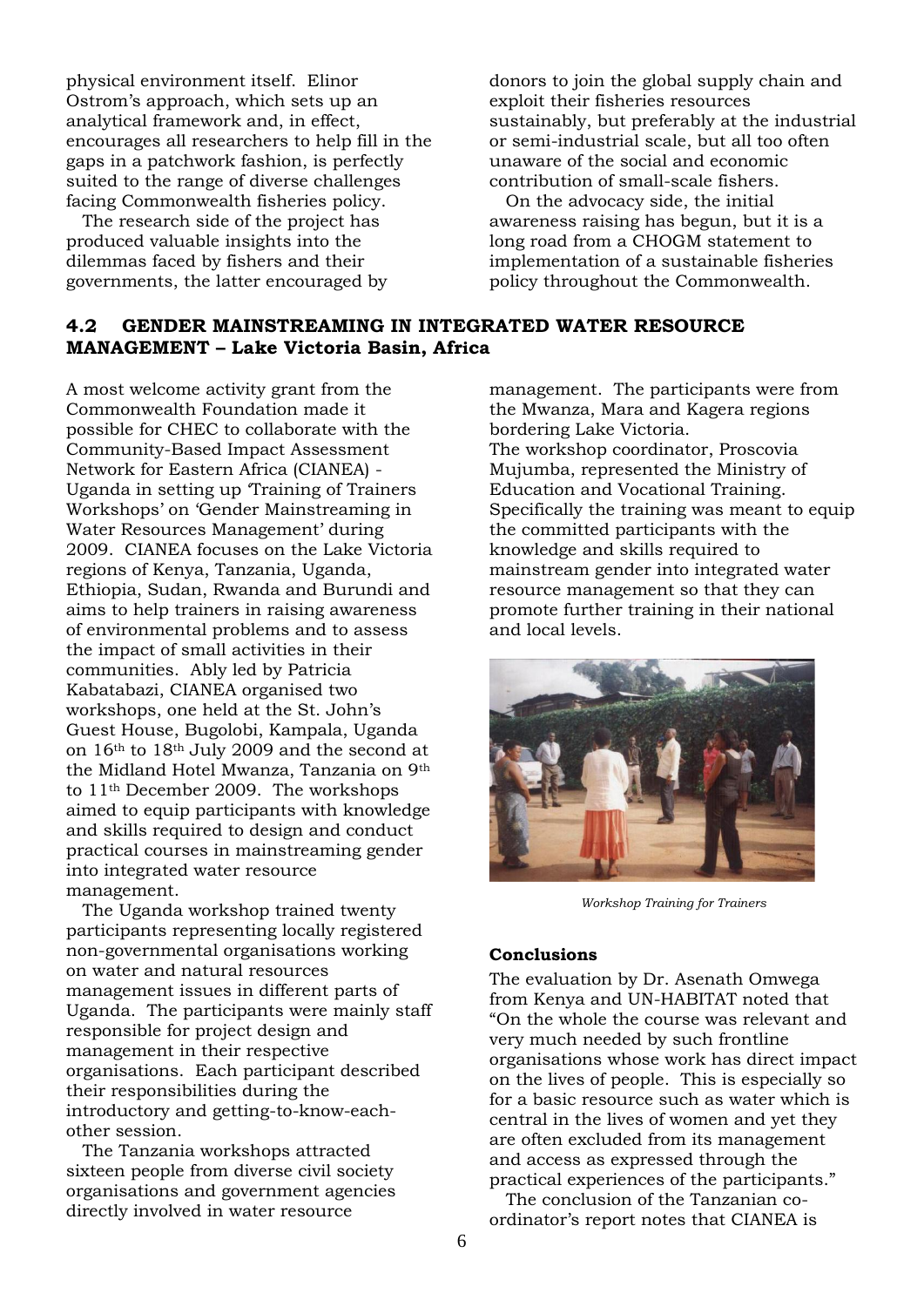committed to train others in gender mainstreaming in the common cause of reducing the impacts of climate destruction on health deterioration. Networking and maintaining contacts with NGOs and participants of the training can be monitored through CIANEA, by having follow-up sessions of further training. However, in the long term, CIANEA needs stable funding to undertake such valuable capacity building programmes. CIANEA works to reduce the human impact on the environment by advocating Integrated Water Resource Management (IWRM),

including gender mainstreaming, so contributing to global sustainability through environmental protection. The training course offered was truly an eyeopener for most of the participants. Their enthusiasm indicated that the seed for promoting mainstreaming and gender equity in water resources management had been successfully planted and if nurtured, it will bear fruit!

 CHEC is very pleased that there will be a continuation of this project thanks to a further activity grant from the Commonwealth Foundation for 2010/11.

## **4.3 SCHOOLS AT UNIVERSITY FOR CLIMATE AND ENERGY (SAUCE)**

[\(www.schools-at-university.eu\)](http://www.schools-at-university.eu/)

Another CHEC initiative in 2009 was a partnership with the SAUCE programme funded by Intelligent Energy Europe (http://ec.europa.eu/energy/intelligent/), helping to bring a Commonwealth perspective to work on sustainable schools. SAUCE is a free climate and energy event for 10-13 year old children, with the focus on years 5 and 6 of the primary school curriculum. The UK programme is coordinated by Dr Nicholas Watts (Department of Applied Social Sciences, London Metropolitan University and CHEC Education Adviser). SAUCE builds on the model of 'kids' universities', and brings pupils into the university environment to engage in lectures, events and workshops. These are designed to support the schools agenda for climate change, renewable energy and sustainable behaviours (cf. the eight doorways of the UK National Framework for Sustainable Schools). SAUCE is designed to show how different disciplines and perspectives can be brought together to foster awareness of climate issues and to support appropriate responses in renewable energy technologies and in energy saving.

 The UK programme includes a mix of demonstration climate science and technology lectures and films, music, dance, mime, and model-building. It also engages children in workshops on related issues of food, health and sustainability

and the changes they can make, working with partners from science, energy and environmental education and performers. Partners in delivery of the programme include Dr Andrea Sella (EPSRC Senior Media Fellow) and his students from the University College London (UCL) Faculty of Mathematical and Physical Science; Cape Farewell Education [\(www.capefarewell.com\)](http://www.capefarewell.com/); the Centre for Alternative Technology (Machynlleth) [\(www.cat.org.uk\)](http://www.cat.org.uk/); Arcola Energy (Arcola Theatre; helping children design and test model blades for wind turbines); Jinga Capoeira (capoeira dancing sessions); Shoreditch Spa (making food and exploring carbon footprints, seasonality and health);and Solar Aid, a charity working to deliver solar power to East Africa (workshops to build solar powered model houses).

 The CHEC model was used to give a global perspective, exploring possible school-to-school partnerships with schools in SAUCE partner countries in Europe and also across Commonwealth developing countries in Africa, the Caribbean and the Pacific that have been contacted in the course of the CHEC Fisherfolk Livelihoods project.

 The idea behind the UK SAUCE programme is to show how every discipline, and every child, has a vital contribution to make – and that this can be fun, too!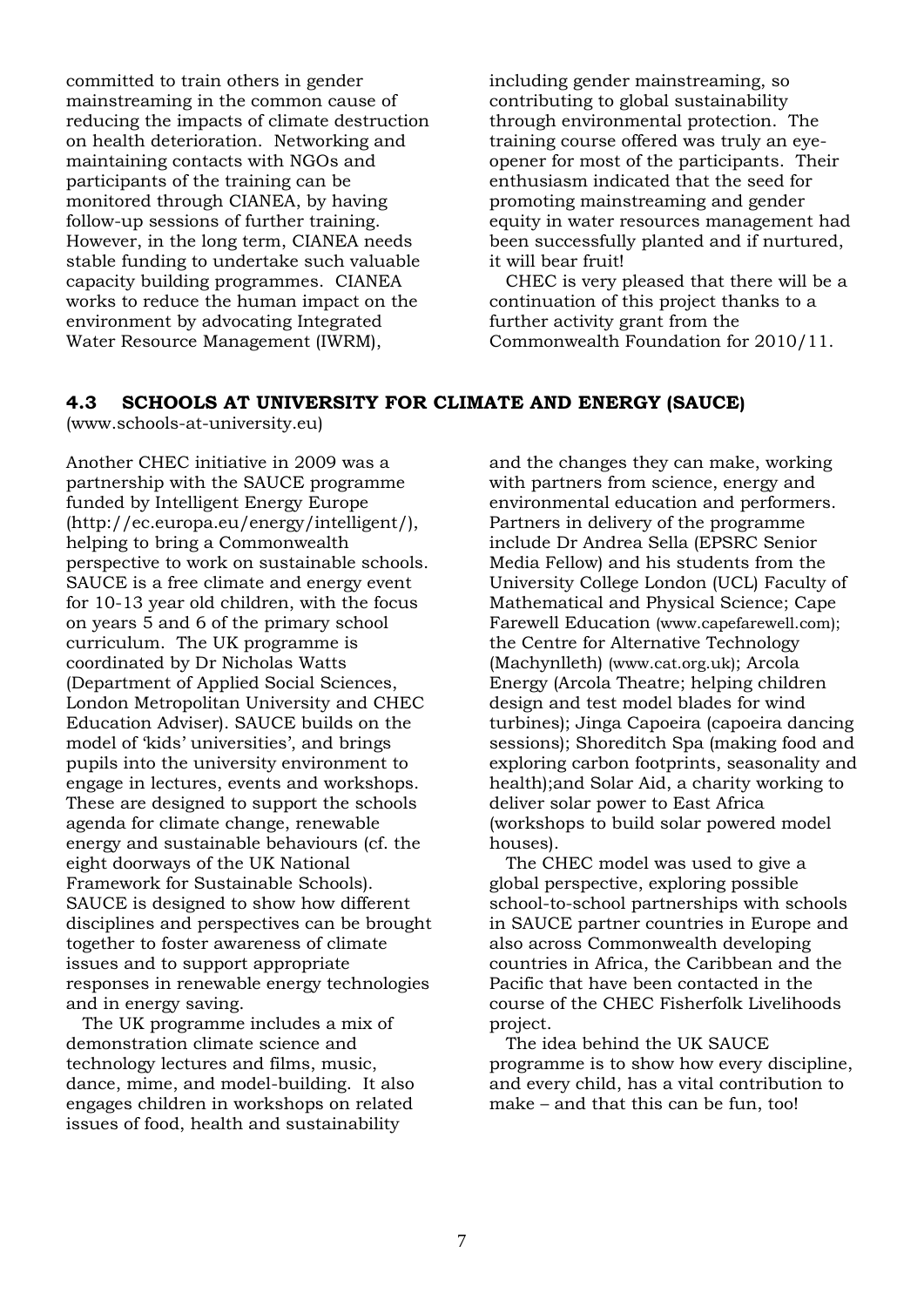## **4.4 AUROVILLE**

CHEC have a long history of cooperation with Auroville in India, delivering many projects over the years. We are very grateful to Auroville International (UK) who made it possible for Peter Chatalos, Governing Board Member, to make a

scoping tour of Auroville in December 2009. He identified several areas where future projects could be developed, some which could link in with the continuation of the Fisheries project.

This will be pursued during 2010.

## **5. INTERNATIONAL CONFERENCE ON HUMAN ECOLOGY HUMAN ECOLOGY IN AN URBANISING WORLD Manchester University - June/July 2009**

CHEC has arranged many successful, innovative conferences on human ecology, as in Malta, Hong Kong and Edinburgh. The Society for Human Ecology (SHE), a US-based international organisation, promotes human ecology in many ways, including through conferences, usually annually. SHE and CHEC have collaborated in such events, as in the 1991 Gothenburg Human Ecological Conference. CHEC readily agreed to SHE"s request to co-sponsor, together with the German Society for Human Ecology, Manchester University"s School of Environment and Development and the UK MAB (Man and Biosphere) Urban Forum, a major international conference on human ecology in Manchester in 2009. The convenors were Prof Ian Douglas and Eva Ekehorn, of both SHE and CHEC.

 Significant financial support from the Commonwealth Foundation and the Northwest Regional Development Agency enabled many people from Africa, Asia, and Latin America to attend and a low student registration fee encouraged many young people to participate. CHEC and its partners gratefully acknowledge these key financial contributions to the conference.

 The Conference examined the status of, and current challenges facing, human ecology around the world. It brought together scholars and practitioners of human ecology to demonstrate the relevance of the discipline to contemporary environmental and social issues.

 Ever expanding cities and growing per capita consumption by urban people have both local and global impacts. The transformation of the earth's surface, atmosphere and waters modifies ecosystems and changes societies.

Resolution of the many problems that these transformations create requires the holistic, integrative approach to the earth as the home of humankind that human ecology fosters and promotes.

 The urban theme dominated the meeting in central Manchester and attracted over 200 delegates from over 30 countries. Their diverse backgrounds, not only from all fields of academia and education, but also from town planning, architecture, business and politics provided the meltingpot of ideas that makes human ecological conferences such dynamic and stimulating gatherings.

 The keynote speakers represented this variety of backgrounds. Professor Naison Mutizwa-Mangiza, Chief of the Policy Analysis Branch of UN-HABITAT stood in for Dr. Anna Tibaijuka, the Executive Director of UN-HABITAT, who had been called away on high-level UN business at the last minute. He set the global urbanisation scene, emphasising urban poverty in Africa, Asia and Latin America.



*Conference dinner at Yang Sing, Manchester*

 Sir Richard Leese, Leader of Manchester City Council, spoke of the role of city governments in initiating and implementing measures to combat climate change.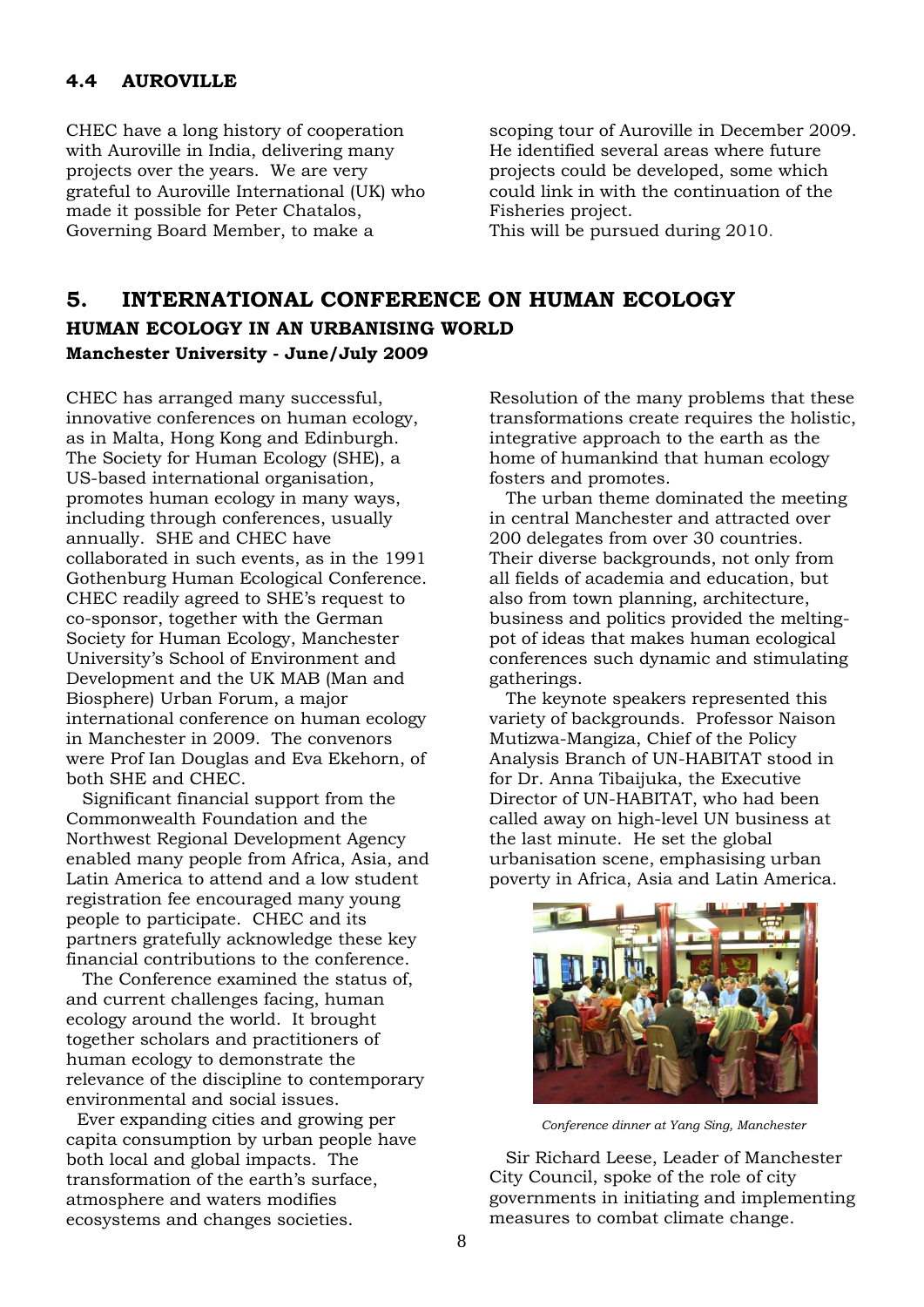Joe Dwek, CBE, a leading UK industrialist, spoke of how business was a key player in the environment. David Hales, President, College of the Atlantic, USA, explained how global environmental priorities had to be tackled by human action at all scales and levels, with the participation of all sectors. Marina Fischer-Kowalski, Institute for Social Ecology in Vienna, Austria, used a rigorous analysis of urban metabolism to show that it is possible to increase human well-being yet have falling per capita materials consumption. The Hon. Levi Oguike, Commissioner for Lands, Survey and Urban Planning, IMO State, Nigeria, made us sit up and think about how the majority of the world"s city dwellers face lives handicapped by lack of access to many of the human needs. Richard Borden, College of the Atlantic, U.S.A. and Executive Director of the Society for Human Ecology, showed how the future of human ecology requires solutions to those problems and developing young people with the capabilities to resolve them.

 However the splendid, incisive, practical lecture by Peter Head, Leader of Planning and Integrated Urbanism at Arup, showed us what needs to be done, how soon it has to be done, and that it can be done. In other sessions and workshops, delegates presented many other perspectives and examples, following or diverging from the keynote speakers" lead. Students from universities all over the world made their presence known, by presenting papers and contributing to the poster sessions. Their professionalism showed the arrival of a confident, enthusiastic new generation. Less encouraging was the news that some of their University human ecology departments are under threat of closure. This is a retrograde step when global issues require the integrated human ecological thinking, research and discourse, so well expressed at the conference.

CHEC Points No. 33, published in November 2009, carries a longer conference report. All the abstracts are available at: http://www.societyforhumanecology.org/Pr ogramme%20with%20abstracts.pdf. A CHEC Journal containing a collection of the major papers will be published during 2010. The book, "Eco-City Planning: Policies, Practice and Design" edited by Tai-Chee Wong and Belinda Yuen of the National Institute of Education (Singapore), will also contain some of the papers.

## **6. COMHABITAT**



*Dr. Anna Tibaijuka, Executive Director of UN-HABITAT with Eleanor Morris and Donnell Davies*

Donnell Davis, CHEC Australia, and Eleanor Morris from the CHEC Governing Board represented CHEC at the Commonwealth Consultative Group on Human Settlements (CCGHS) meeting and attended the General Council of UN-HABITAT in Nairobi in April 2009. At the CCGHS meeting Eleanor Morris suggested that there should be a UN General Assembly Special Session to review the progress or lack of progress of Habitat matters, as had taken place in 2006. This

suggestion was adopted and UN General Assembly Special Session is expected in 2012. ComHabitat"s work has concentrated on a scoping study on the Commonwealth State of Cities, funded by the Commonwealth Secretariat and the Commonwealth Foundation. The authors are Will French and Lucy Natarajan of the Royal Town Planning Institute, with help from the Commonwealth Planners and the Commonwealth Local Government Forum.

 An interim version of the Scoping Study the "Commonwealth State of Cities Report" was endorsed by the CCGHS at the Nairobi meeting. The report shows that although the CCGHS adopted, in May 1999, the goal: "Demonstrate progress towards adequate shelter for all with secure tenure and access to essential services in every community by 2015", the upsetting truth is that ten years later this is not being achieved and in many areas cities are going backwards. Within the Commonwealth there are now roughly 410 million citizens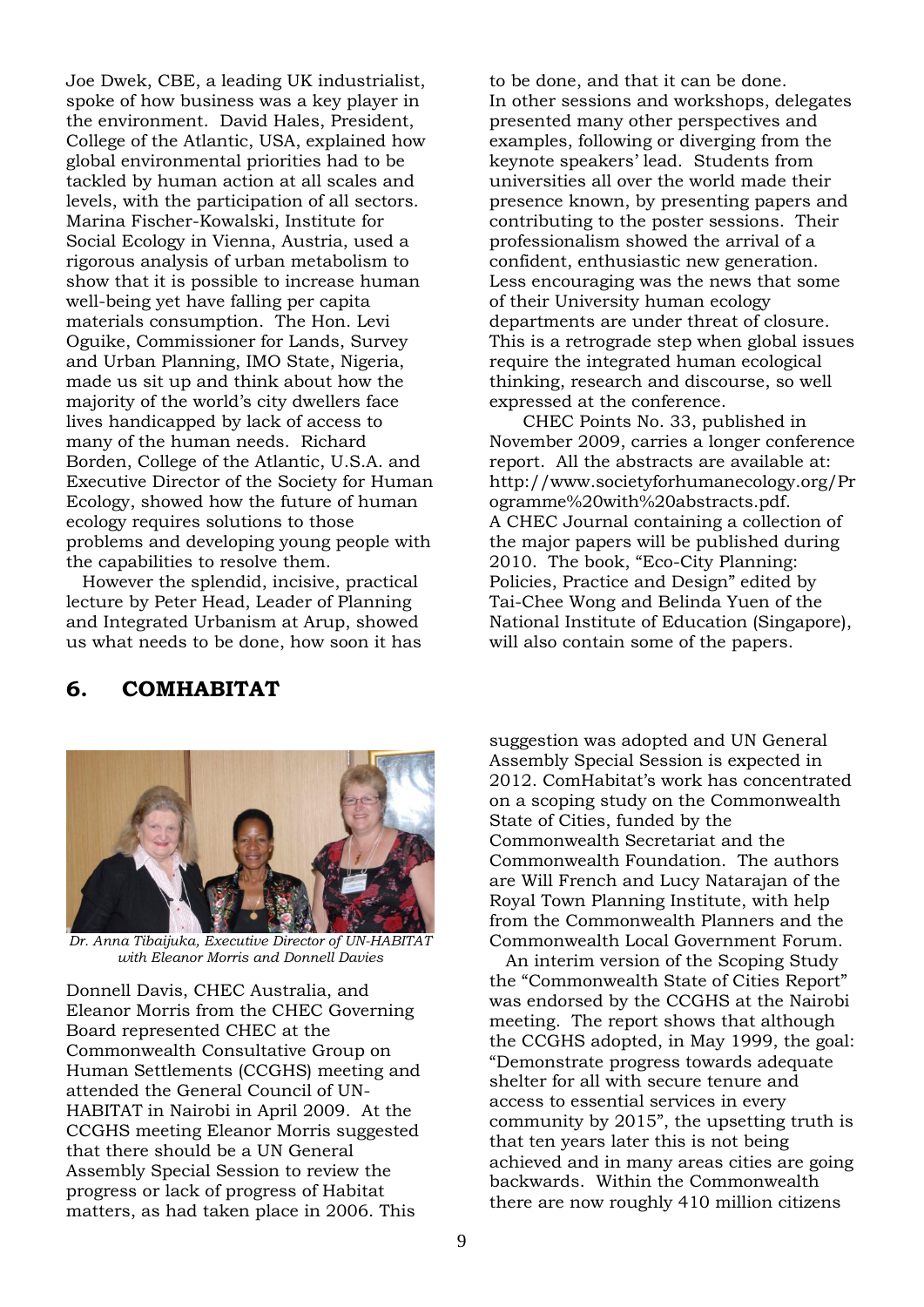living in slums, 90 million more people than in 2001. Previously in 2000, 76 cities had a population of over 1 million. UN Habitat expects 124 cities in the Commonwealth to have over a million people by 2025, with Mumbai having 24 million and Delhi 22 million. Even greater growth is occurring proportionately in the smaller cities. The Scoping Study argues for better planning and management to cope with the growth, rather than attempting to halt urban growth. However, pointing out the problem is only the first step, much more needs to be done. A start could be made by discussing the most

## **7. PUBLICATIONS**

During 2009, CHEC published a new double issue of the Journal, No. 21/22. The editorial team consisting of Zena Daysh, Ian Douglas, Eleanor Morris and Fred Groom had collected a series of articles from pre-CHOGM event, from the 2003 meeting in Abuja, Nigeria; 2005 in Malta and 2007 in Kampala, Uganda. We are very grateful to the Commonwealth Foundation who made this work possible.

## **8. NEWS FROM CHEC CHAPTERS**

CHEC HQ has an extensive network of contacts and affiliated chapters around the Commonwealth. Some of these are friends of CHEC and human ecology, who act as links to disseminate information, both of what happens within the CHEC realm, and what is happening in the country itself. Some of these contact points have set up local Chapters, which, while independent of CHEC HQ, have worked closely with CHEC on projects, conferences and seminars for many years. The important, fundamental and grassroots, work being undertaken by our network colleagues in the Commonwealth is illustrated by the following examples:

 One of our older Chapters, **CHECSiL** in Sierra Leone has given much support to the Fisheries project, both contributing the expertise of Raymond Johnson, Treasurer of CHECSiL, and assisting Dr Nicholas Watts with his case studies along the coast of Sierra Leone.

appropriate measures to be taken to work more rapidly towards reducing the numbers in slums. As the original goal is not being reached, new thinking and new measures are required.

 CHEC needs to strengthen its participation in ComHabitat and the CCGHS and play a full part in the next stage of the Commonwealth Cities Report. Ways of upgrading CHEC"s activity on Human Settlements could include seeking project funding and engaging more widely with colleagues with urban environmental and planning expertise.

 Two issues of CHEC Points, CHEC"s newsletter, were published. They were mainly distributed electronically to save paper and postage costs. No. 32 set the scene for the Manchester Conference, and also contained an overview of work done in Auroville, India, in partnership with Auroville International, and No 33 reported on the proceedings of the Manchester Conference.

 CHECSiL has long been strong in environmental education. CHECSiL has also participated in street rallies and parades in Freetown to sensitise the public about cleaning up their environment to promote health and wellbeing. Its main project in 2009 has been a fuel wood project for youth empowerment supported by UNDP.

 CHECSiL is restructuring its organisation with a membership drive for new and younger members. They are also doing a review and updating of the constitution to provide for partnerships with more likeminded local NGOs e.g. The Forum for African Women Educationalists (FAWE) which has agreed to a partnership in advocacy and environmental education. FAWE already has branches in all 14 districts in the country with funding from international organisations.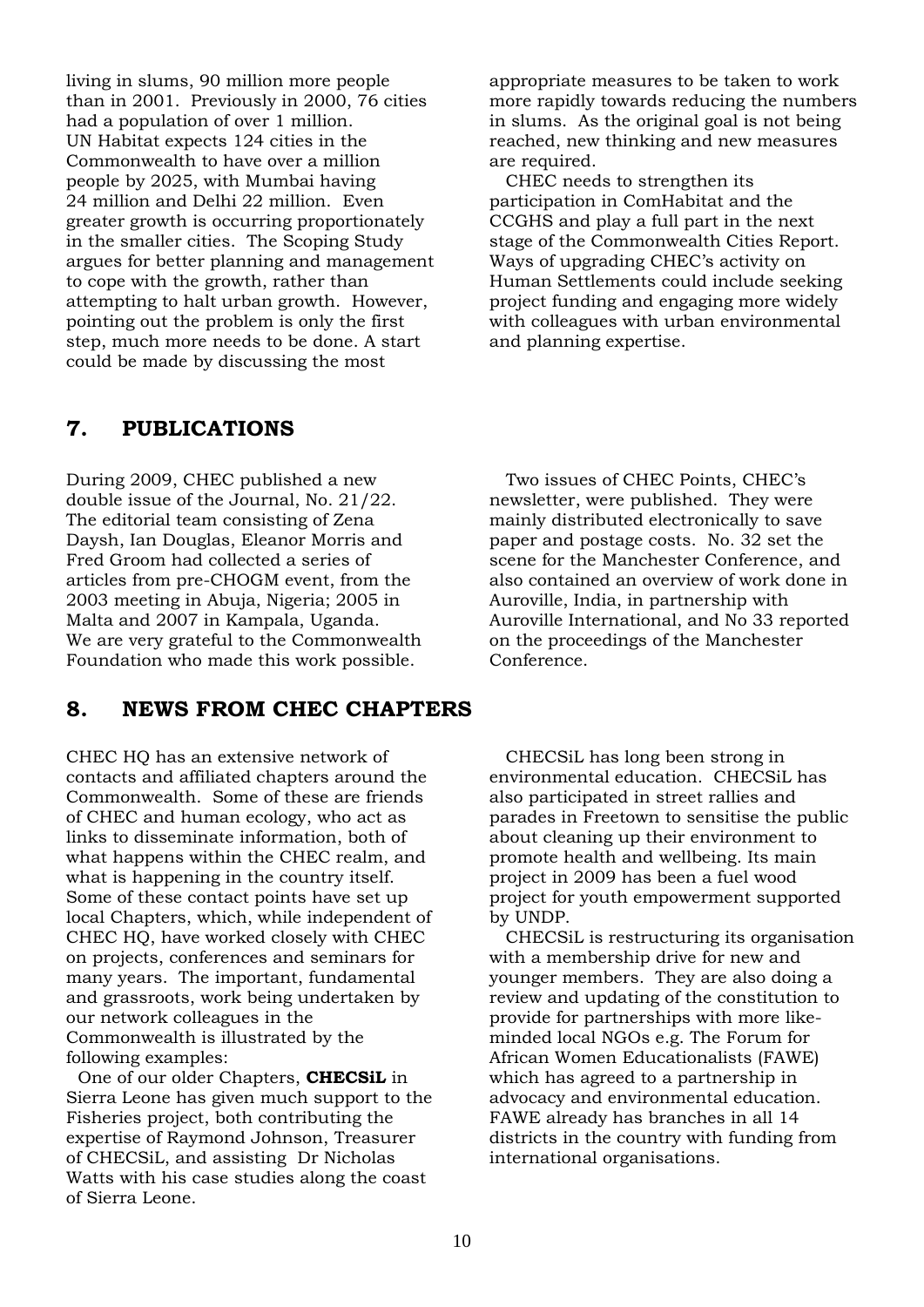**CHEC Pakistan**'s philosophy focuses on development and the welfare of families, particularly those of widows and jobless parents. One such family is the family of Nasareen, a widow with five children. She has been able to send her children to school and higher education thanks to the support of CHEC Pakistan. CHEC Pakistan members also rush to play a compassionate role when and where there is a bombing or other disaster.



Nasreen and her 3 daughters with their cousin on the left of President CHEC-Pakistan



Nasreen with her 2 daughters and President CHEC-Pakistan. The youngest daughter is sitting on the smaller bed with her Cousins.

## In **the Gambia**, the Gunjur

Environmental Protection and Development Group (GEPADG) works to achieve longterm and sustainable solutions to poverty in The Gambia by reversing the current destruction of forests, mangroves and coastal ecosystems. It maintains a national mangrove forest ecological reserve, educating local communities and raising awareness of the threats that climate

change poses for mangroves and coastal communities.



*Workshop, Gambia* 

 The activities of **Canada-CHEC** are based on the University of Saskatchewan"s Department of Geography. Due to a change of headship of the Department and the departure of key faculty members knowledgeable about South-East Asia, it has not been possible to proceed with the planning of a mountain ecology expedition in India and/or Nepal. Thus it is hoped that, with the recruitment of new faculty members, more favourable conditions will prevail.

 **CHEC-India** has started a "Greening Habitat Project" in a small town – Niwai, Tonk District, Rajasthan, by adopting a 6.5 ha. newly developing colony known as Hanuman Nagar, in which a roadside plantation project started in August 2008. The survival rate of plants is good.

 CHEC-India organised a one-day seminar on 5th June 2009, on the occasion of World Environment Day. The theme of the seminar was Climate Change – Save the Planet. Several hundred academics, government officers and NGOs participated.

## **9. CHEC MEMBERS**

CHEC wishes to thank all our loyal members who provide CHEC with much needed support. We especially wish to acknowledge and thank the following individuals for becoming life members of CHEC:

Mr. John Bonham, Sir Graeme Davies, Dr. Zena Daysh CNZM, Mrs. Sonia Dyne, Mr. Peter Goodchild, Ms. Rosemary McConnell, Mr. Mark Robinson, Prof. Allan Rodger Mr. Richard A. Shervington, Mrs. Caryll D. Stephen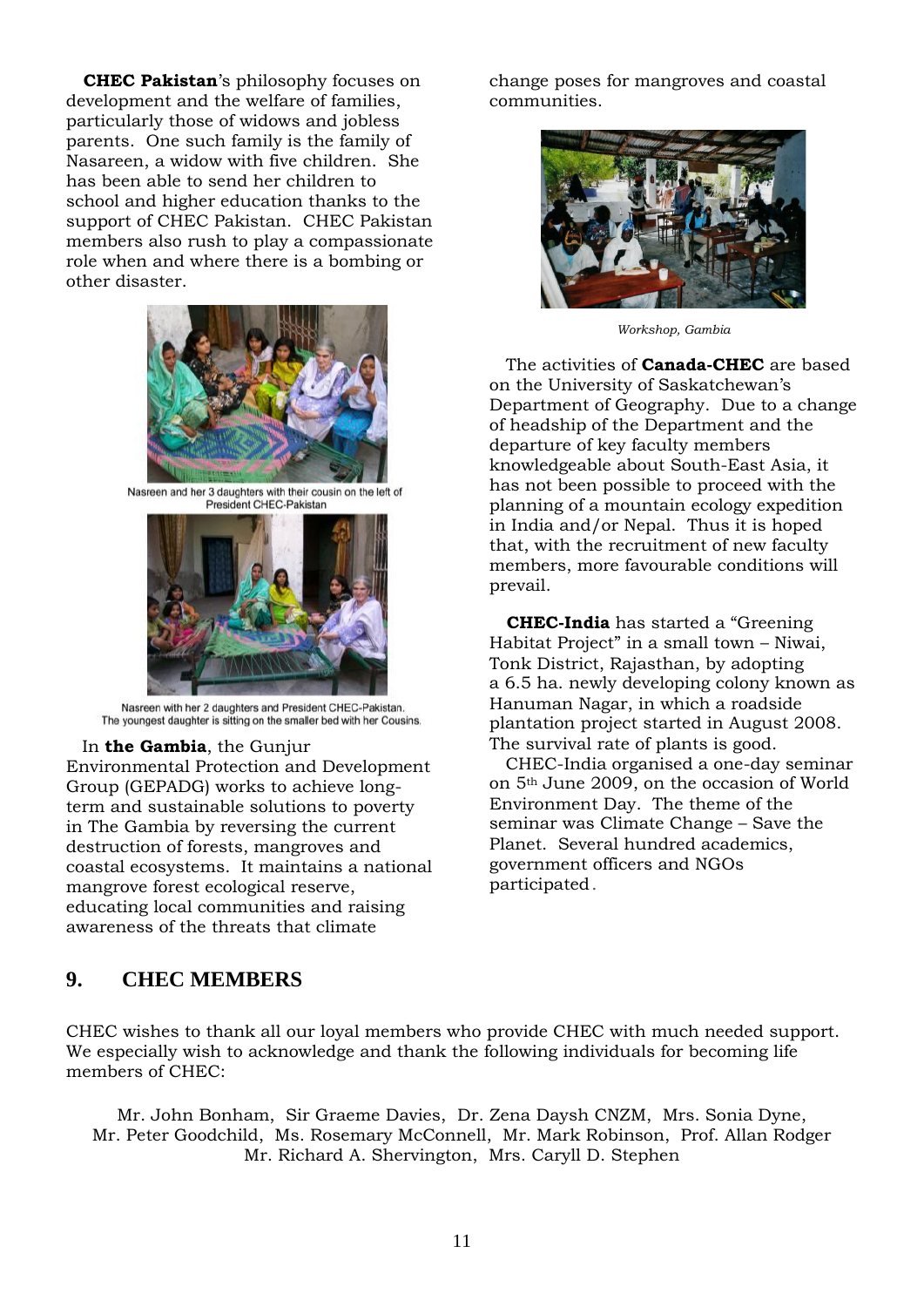## **10. CHEC HEADQUARTERS**

Thanks to Federica Gallo, supported by the Leonardo da Vinci Programme, a Lifelong Learning Programme funded by the European Union, who worked as a volunteer at CHEC from September to December, we were able to reorganise CHEC"s massive database of friends and contacts. This has led not only to old friends re-engaging with CHEC"s work, but also an increase in new members, especially from young people keen to become involved with CHEC"s work.

 Thanks to the work and dedication of Fred Groom, from the University of Leeds, in editing CHEC Journal issue No. 21/22, the journal was published in 2009. Fred is now continuing his studies at the

International Programme for Human Ecology at Lund University, in Sweden.

Special thanks go to CHEC's loyal staff: Mary Dunkley, administrator; Yahya al Witri, accountant, and Richard O"Donnell, communication and research officer; all of whose work in the office has been invaluable. [Richard has now in June 2010 moved on to a new challenging opportunity and we wish him all the best for the future.]

 CHEC also expresses its gratitude and heartfelt thanks to its New York-based UN representative, Narelle Townsend who continues to ensure that CHEC"s views reach UN bodies through her dedicated work with the UN NGO-sector, especially those linked to UN-HABITAT.

## **11. GOVERNANCE**

.

CHEC is a registered charity with a Governing Board accountable to the Charity Commission. It is also a Company Limited by Guarantee.

## **Members of the Governing Board, (Nov 2009)**

*Honorary President*: Hon. Levi Oguike, CHEC-Nigeria *Chairman:* Caryll Stephen, Foundation for Water Research, UK *Vice Chairman:* Prof TKN Unnithan, Hon. President, CHEC-India *Executive Committee Chair*: Prof. Eleanor Morris, (formerly University of Edinburgh/Clemson University, USA) *Executive-Vice Chair:* Dr. Zena Daysh CNZM *Honorary Treasurer:* John Bonham

## **Other members:**

James Allie, Deputy High Commissioner, Sierra Leone Dr Norma Bubier, Pro-Natura, UK Peter Chatalos, CHEC International, UK Dr Saadia Khan Chishti, CHEC-Pakistan

Indrajit Coomaraswamy, formerly at the Commonwealth Secretariat Terence Dormer, formerly at the Commonwealth Secretariat Ian Douglas, School of Environment and Development, University of Manchester Sonia Dyne, Auroville International, UK Eva Ekehorn, Society for Human Ecology Prof Colin Fudge, RMIT, Australia Peter Goodchild, GARLAND Trust Dr. Morteza Honari, CHEC-Australia Patricia Kabatabazi, CIANEA, Uganda Caleb Kakuyo, CHEC-Uganda Prof John Owen, Canada CHEC Dr Aisie Lucan, CHECSil, Sierra Leone Mark Robinson, Commonwealth Consortium for Education (CCfE), UK Dhanapala Samarasekara, CHEC-Sri Lanka Norbert Sangura, CHEC Kenya Norman Stannard, CHEC-New Zealand Narelle Townsend, CHEC UN Representative Dr Nicholas Watts FRSA, Dep. of Social Sciences, London Metropolitan University, UK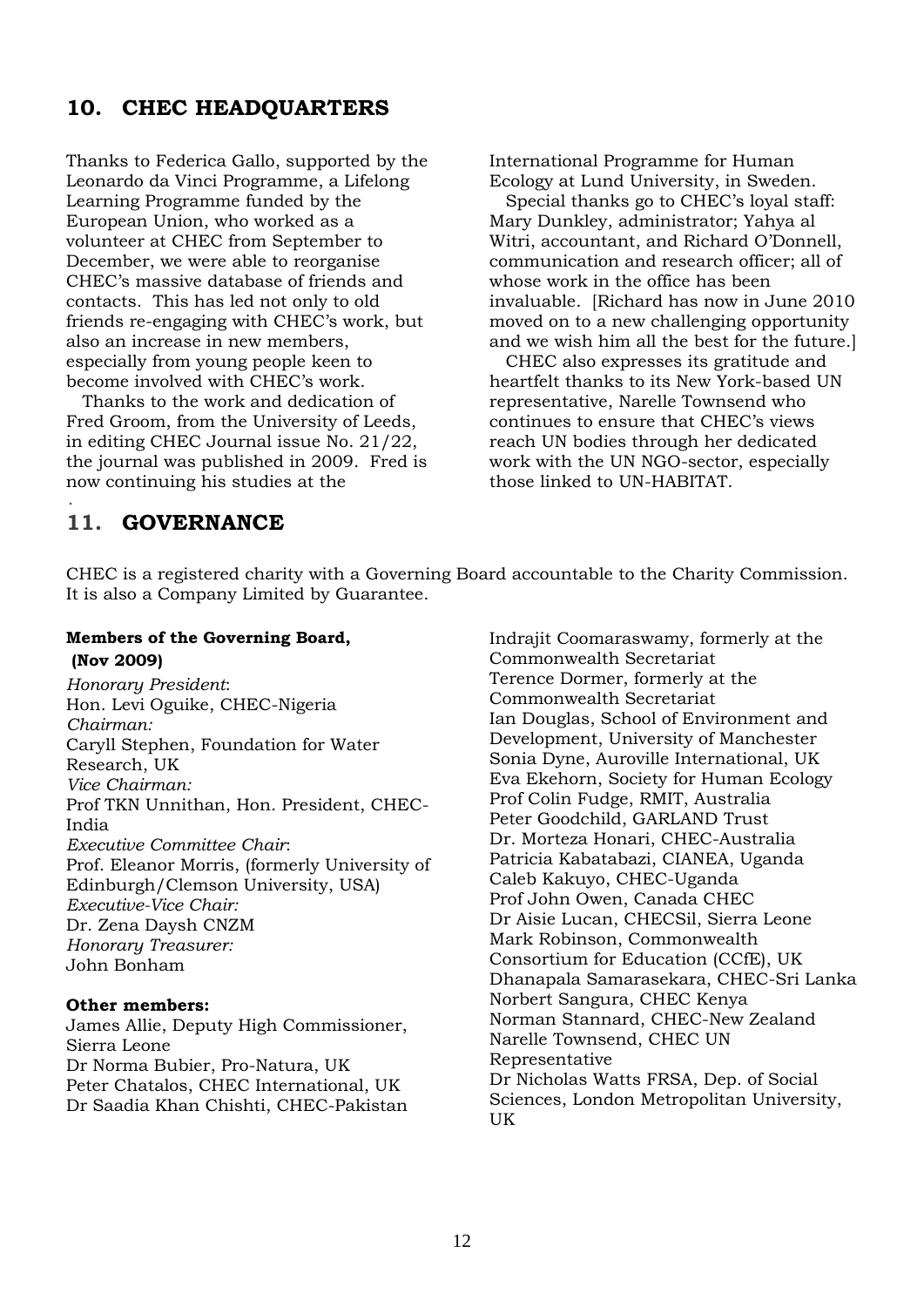## **12. CHEC CHAPTERS CONTACTS**

#### **Australia**

C/o Donnell Davis Tel: +61 – 73345 1800 Fax: +61 – 7 3345 1700 [donnell@envirobusiness.org](mailto:donnell@envirobusiness.org)

#### **Bangladesh**

Dr. Anwar Hossain Bangladesh Centre for Advanced Studies 620 Road 10/A New Dhanamondi GPO Box 3971 Dhaka, Bangladesh Tel: +880 – 313 682

#### **Canada**

Prof. John Owen 314 Lake Crescent Saskatoon. Saskatchewan Canada, S7H 3A2 Tel: +1 – 306 374 7913 [jso195@mail.usak.ca](mailto:jso195@mail.usak.ca)

## **The Gambia**

Mr. Badara N. Bajo PO Box 21, Banjul The Gambia Fax: +220 4486026 Mob: +220 4486301/9955063 [gepadg@yahoo.com](mailto:gepadg@yahoo.com)

## **India**

Prof. H.S Sharma Geography Department Univ. of Rajasthan, Jaipur - 302004 Rajasthan, India Tel: +91-141-2590046 [pachhora1@yahoo.com](mailto:pachhora1@yahoo.com)

#### **Kenya**

Mr. Norbert M. Sangura PO Box 1702-50200 Nairobi, Kenya Tel: +254 735 409867 [sanguranm@yahoo.com](mailto:sanguranm@yahoo.com)

## **Malta**

Foundation for International Studies Old University Building St Paul Street Valletta VLT, Malta Tel: +356 – 212 234 4121 Fax: +356 – 212 305 51

#### **New Zealand**

Mr. Norm Stannard / Mrs Margaret Evans Management and Quality Services Ltd PO Box 12369, Hamilton, New Zealand Tel: +67-7-8556579, Fax: +67-7-8552106 m.q.sltd@xtra.co.nz

#### **Nigeria**

Hon. Levi Oguike Plot 11 Lord Lugard Street Askoro, Abuja FCT A11, Nigeria [chec\\_nigeria@hotmail.com](mailto:chec_nigeria@hotmail.com)

#### **Pakistan**

Dr. Saadia Chishti House 29A, Street 18, F6/2 Islamabad, Pakistan Tel: +92 – 51 864 077/824 944 [dr.\\_saadia@yahoo.com](mailto:dr._saadia@yahoo.com)

#### **Papua New Guinea**

Mrs. Elizabeth Johnson PO Box 7775 Boroko, Port Moresby Papua New Guinea Tel: +675 – 325 9659 [coleraine@datec.net.pg](mailto:coleraine@datec.net.pg)

## **Sierra Leone**

Dr. Aisie Lucan Y.W.C.A Headquarters Bismarck Johnson Street PO Box 806 Brookfields, Freetown Sierra Leone Tel: +232 – 240 383/076628345 [checsil@yahoo.com](mailto:checsil@yahoo.com)

## **Sri Lanka**

Mr. Dhanapala Samarasekara Angulugaha, Galle Sri Lanka Tel: +94 – 10949 22432

## **Uganda**

Mr. Caleb Kakuyo Mr. Sam Mbabala Plot 3-5 7EL Street, Industrial Area PO Box 659 Kampala, Uganda ckakuyob@yahoo.com Sam Mbabala: [samabala@yahoo.co.uk](mailto:samabala@yahoo.co.uk)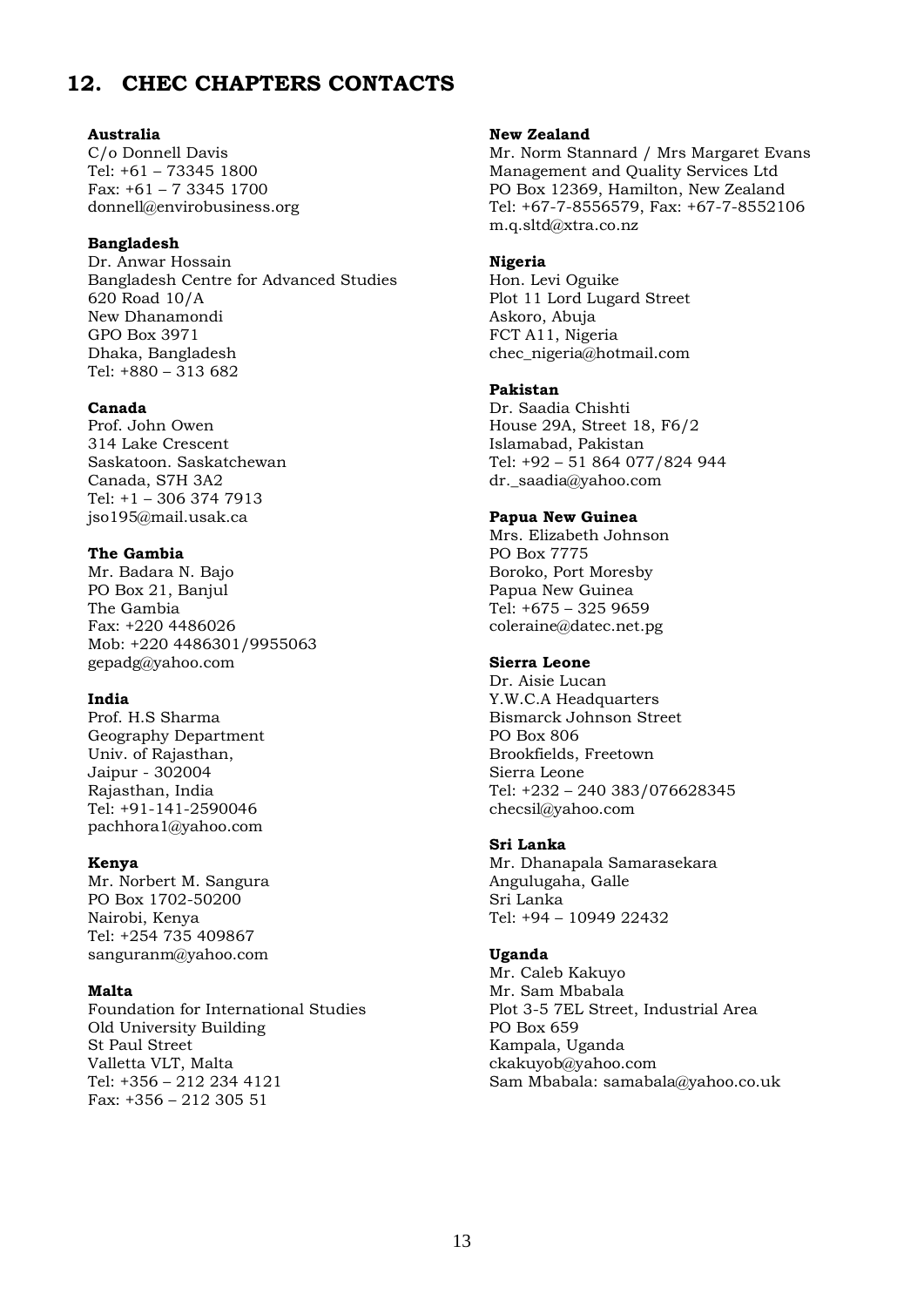$\mathcal{L}_{\rm{max}}$ 

## COMMONWEALTH HUMAN ECOLOGY COUNCIL LTD

PROFIT AND LOSS ACCOUNT<br>for the Year Ended 31 December 2009

|                                | 31.12.09 |           |        | 31.12.08 |  |
|--------------------------------|----------|-----------|--------|----------|--|
|                                | £        | £         | £      | £        |  |
| Turnover                       |          |           |        |          |  |
| Donations, m/ship & subs       | 1,299    |           | 1,760  |          |  |
| EU Commission grant            |          |           | 11,578 |          |  |
| CF Fisheries grant             | 28,600   |           | 28,600 |          |  |
| CF Core grant                  | 2,500    |           | 7,500  |          |  |
| CF Activity grant              | 4,250    |           | 4,250  |          |  |
| Human Ecology Foundation grant | 5,000    |           |        |          |  |
|                                |          | 41,649    |        | 53,688   |  |
| Other income                   |          |           |        |          |  |
| Sundry receipts                | 581      |           | 100    |          |  |
| Investment income received     | 768      |           | 881    |          |  |
| Interest on cash deposits      | 1,331    |           | 3,796  |          |  |
|                                |          | 2,680     |        | 4,777    |  |
|                                |          | 44,329    |        | 58,465   |  |
|                                |          |           |        |          |  |
| Expenditure                    |          |           | 23,083 |          |  |
| Project expenditure            | 5,175    |           |        |          |  |
| Rent, rates & insurance        | 6,237    |           | 5,838  |          |  |
| Salaries & social security     | 18,511   |           | 18,162 |          |  |
| Project consultancy            | 20,566   |           | 4,593  |          |  |
| Postage, telephone & fax       | 1,694    |           | 1,801  |          |  |
| Printing, publications & staty | 3,063    |           | 799    |          |  |
| Travel, conferences & admin    | 6,991    |           | 4,635  |          |  |
| Administration costs           |          |           | 4,900  |          |  |
| Sundry repairs & removal costs | 240      |           | 113    |          |  |
| Sundry expenses                | 292      |           | 169    |          |  |
| Accountancy                    | 460      |           | 470    |          |  |
| Independent examiners' costs   | 1,833    |           | 1,783  |          |  |
|                                |          | 65,062    |        | 66,346   |  |
|                                |          | (20, 733) |        | (7, 881) |  |
|                                |          |           |        |          |  |
| Finance costs                  |          | 60        |        | 127      |  |
| Bank charges                   |          |           |        |          |  |
|                                |          | (20, 793) |        | (8,008)  |  |
| Depreciation                   |          |           |        |          |  |
| Fixtures and fittings          |          | 530       |        | 275      |  |
| <b>NET LOSS</b>                |          | (21, 323) |        | (8, 283) |  |